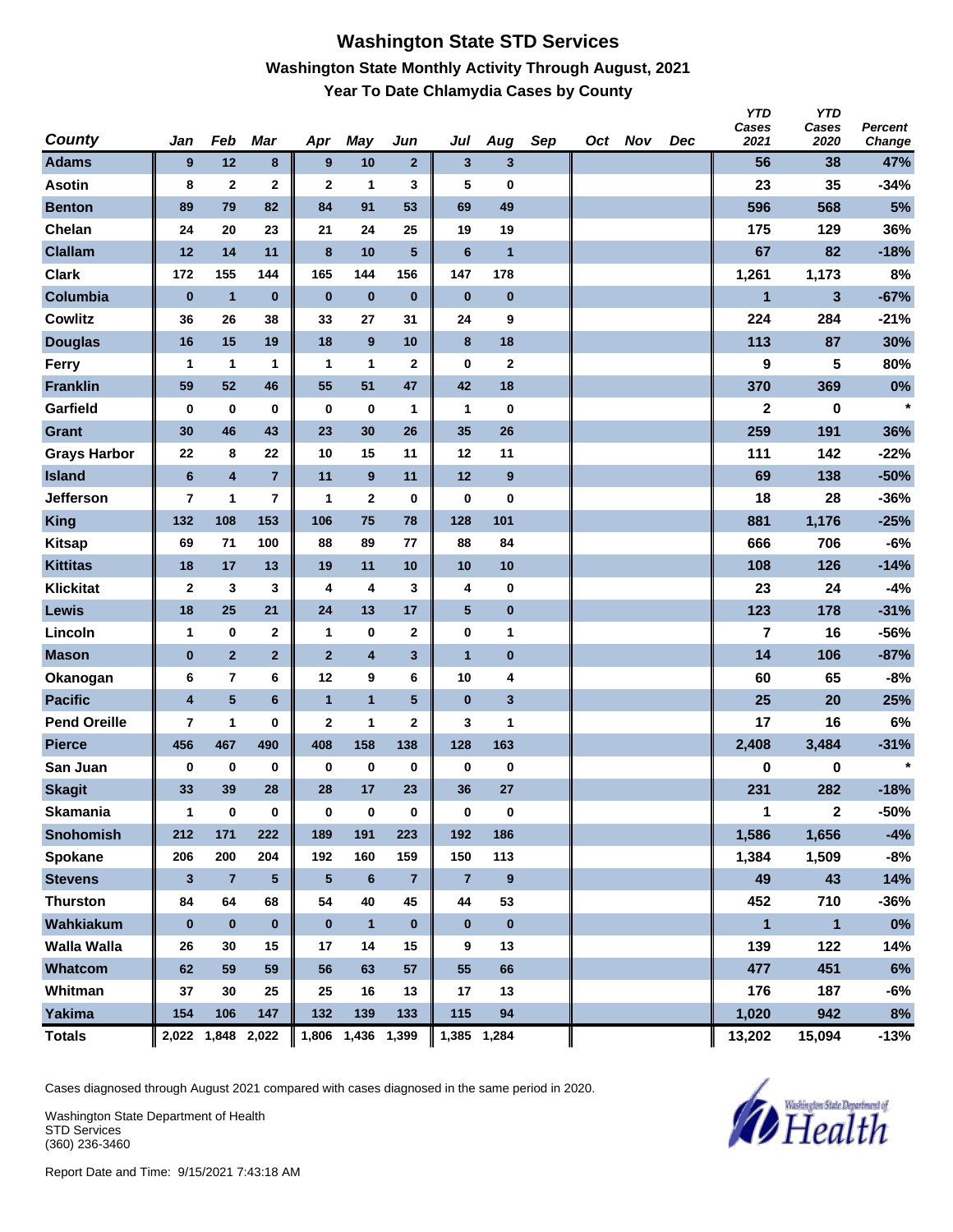### **Washington State STD Services Washington State Monthly Activity Through August, 2021 Year To Date Gonorrhea Cases by County**

| <b>County</b>       | Jan            | Feb            | Mar                     | Apr            | <b>May</b>       | Jun          | Jul             | Aug                     | Sep | Oct Nov | Dec | <b>YTD</b><br>Cases<br>2021 | <b>YTD</b><br>Cases<br>2020 | Percent<br>Change |
|---------------------|----------------|----------------|-------------------------|----------------|------------------|--------------|-----------------|-------------------------|-----|---------|-----|-----------------------------|-----------------------------|-------------------|
| <b>Adams</b>        | 3              | 4              | $\mathbf{3}$            | $\overline{2}$ | $\mathbf{3}$     | $\bf{0}$     | $\bf{0}$        | $\bf{0}$                |     |         |     | 15                          | 8                           | 88%               |
| <b>Asotin</b>       | 4              | 1              | 1                       | 1              | 1                | 0            | 1               | 0                       |     |         |     | 9                           | 18                          | $-50%$            |
| <b>Benton</b>       | 27             | 23             | 34                      | 28             | 31               | 31           | 23              | 20                      |     |         |     | 217                         | 230                         | $-6%$             |
| Chelan              | $\mathbf 2$    | 3              | 6                       | 3              | 1                | $\bf{0}$     | 5               | 2                       |     |         |     | 22                          | 32                          | $-31%$            |
| <b>Clallam</b>      | $\mathbf{3}$   | $\bf{0}$       | $\overline{2}$          | $\overline{1}$ | $\overline{1}$   | $\mathbf{1}$ | 5               | $\overline{1}$          |     |         |     | 14                          | $6\phantom{1}$              | 133%              |
| <b>Clark</b>        | 67             | 58             | 64                      | 58             | 47               | 48           | 41              | 48                      |     |         |     | 431                         | 427                         | 1%                |
| Columbia            | $\bf{0}$       | $\pmb{0}$      | $\bf{0}$                | $\overline{1}$ | $\pmb{0}$        | $\pmb{0}$    | $\bf{0}$        | $\pmb{0}$               |     |         |     | $\mathbf{1}$                | $\mathbf{1}$                | 0%                |
| <b>Cowlitz</b>      | 8              | 8              | 12                      | 7              | 12               | 9            | 4               | 0                       |     |         |     | 60                          | 49                          | 22%               |
| <b>Douglas</b>      | $\bf{0}$       | $\overline{2}$ | $\mathbf{1}$            | $\mathbf{2}$   | $\overline{2}$   | $\mathbf{1}$ | $\mathbf{2}$    | $\pmb{0}$               |     |         |     | 10                          | 18                          | $-44%$            |
| Ferry               | $\bf{0}$       | 1              | 0                       | 0              | $\bf{0}$         | 1            | 1               | 0                       |     |         |     | 3                           | 1                           | 200%              |
| <b>Franklin</b>     | 20             | 24             | 17                      | 12             | 12               | 15           | 12              | $\overline{\mathbf{r}}$ |     |         |     | 119                         | 101                         | 18%               |
| Garfield            | 0              | $\bf{0}$       | $\bf{0}$                | $\bf{0}$       | $\bf{0}$         | 0            | $\bf{0}$        | 0                       |     |         |     | $\bf{0}$                    | 0                           | $\star$           |
| <b>Grant</b>        | $\overline{7}$ | 14             | $\bf8$                  | 13             | 10               | 13           | 11              | $\overline{7}$          |     |         |     | 83                          | 73                          | 14%               |
| <b>Grays Harbor</b> | 8              | $\overline{7}$ | 4                       | 6              | $6\phantom{1}$   | 12           | 9               | 4                       |     |         |     | 56                          | 57                          | $-2%$             |
| <b>Island</b>       | $\mathbf 2$    | $\mathbf{3}$   | $\bf{0}$                | $\mathbf{1}$   | $\bf{0}$         | $\mathbf{1}$ | $\mathbf{3}$    | $\pmb{0}$               |     |         |     | 10                          | 18                          | $-44%$            |
| <b>Jefferson</b>    | 1              | 0              | $\bf{0}$                | 1              | $\bf{0}$         | 0            | 0               | 0                       |     |         |     | $\mathbf 2$                 | 8                           | $-75%$            |
| <b>King</b>         | 333            | 314            | 359                     | 314            | 306              | 306          | 340             | 382                     |     |         |     | 2,654                       | 2,775                       | $-4%$             |
| <b>Kitsap</b>       | 23             | 19             | 25                      | 18             | 22               | 23           | 20              | 20                      |     |         |     | 170                         | 191                         | $-11%$            |
| <b>Kittitas</b>     | $\mathbf{3}$   | $\pmb{0}$      | $\bf{0}$                | $\mathbf{3}$   | $\pmb{0}$        | $\pmb{0}$    | 4               | $\pmb{0}$               |     |         |     | 10                          | 13                          | $-23%$            |
| <b>Klickitat</b>    | 1              | 1              | 0                       | $\mathbf{2}$   | $\bf{0}$         | 0            | 0               | 0                       |     |         |     | 4                           | 3                           | 33%               |
| Lewis               | 9              | 6              | $\sqrt{5}$              | $\bf 6$        | ${\bf 5}$        | $\bf 6$      | $\pmb{0}$       | $\pmb{0}$               |     |         |     | 37                          | 28                          | 32%               |
| Lincoln             | 0              | $\pmb{0}$      | $\bf{0}$                | 0              | $\bf{0}$         | 0            | 0               | 0                       |     |         |     | $\pmb{0}$                   | 5                           | $-100%$           |
| <b>Mason</b>        | $\bf{0}$       | $\pmb{0}$      | $\bf{0}$                | $\pmb{0}$      | $\mathbf{3}$     | $\mathbf{1}$ | $\mathbf{1}$    | $\bf{0}$                |     |         |     | 5                           | 24                          | $-79%$            |
| Okanogan            | $\mathbf 2$    | 5              | 2                       | 3              | $\boldsymbol{2}$ | 3            | $\mathbf 2$     | 1                       |     |         |     | 20                          | 27                          | $-26%$            |
| <b>Pacific</b>      | $\overline{2}$ | $\mathbf{1}$   | $\bf{0}$                | $\bf{0}$       | $\bf{0}$         | $\bf{0}$     | $\bf{0}$        | $\pmb{0}$               |     |         |     | 3                           | $\overline{2}$              | 50%               |
| <b>Pend Oreille</b> | 0              | 0              | $\bf{0}$                | $\bf{0}$       | $\bf{0}$         | 0            | 0               | 0                       |     |         |     | 0                           | 7                           | $-100%$           |
| <b>Pierce</b>       | 153            | 159            | 162                     | 135            | 142              | 143          | 152             | 153                     |     |         |     | 1,199                       | 1,533                       | $-22%$            |
| San Juan            | 0              | $\bf{0}$       | 0                       | 0              | 0                | $\pmb{0}$    | 0               | 0                       |     |         |     | 0                           | 0                           | $\star$           |
| <b>Skagit</b>       | $\overline{7}$ | 10             | 6                       | 8              | 3                | 5            | $6\phantom{1}6$ | 6                       |     |         |     | 51                          | 91                          | $-44%$            |
| <b>Skamania</b>     | 0              | $\bf{0}$       | 1                       | $\bf{0}$       | $\pmb{0}$        | $\pmb{0}$    | 0               | $\pmb{0}$               |     |         |     | 1                           | $\mathbf{1}$                | $0\%$             |
| <b>Snohomish</b>    | 64             | 55             | 69                      | 52             | 60               | 70           | 65              | 64                      |     |         |     | 499                         | 515                         | $-3%$             |
| Spokane             | 46             | 46             | 66                      | 67             | 42               | 51           | 62              | 56                      |     |         |     | 436                         | 592                         | $-26%$            |
| <b>Stevens</b>      | $\mathbf{1}$   | $\mathbf{2}$   | $\overline{\mathbf{4}}$ | $\mathbf{1}$   | $\mathbf{1}$     | $\bf{0}$     | $\mathbf{3}$    | $\mathbf{1}$            |     |         |     | 13                          | $14$                        | $-7%$             |
| <b>Thurston</b>     | 22             | 21             | 24                      | 28             | 10               | 32           | 30              | 12                      |     |         |     | 179                         | 201                         | $-11%$            |
| Wahkiakum           | $\pmb{0}$      | $\pmb{0}$      | $\pmb{0}$               | $\bf{0}$       | $\pmb{0}$        | $\bf{0}$     | $\pmb{0}$       | $\mathbf{1}$            |     |         |     | $\blacksquare$              | $\pmb{0}$                   | $\star$           |
| <b>Walla Walla</b>  | 4              | 7              | 5                       | 5              | 5                | 5            | 1               | 2                       |     |         |     | 34                          | 33                          | 3%                |
| Whatcom             | 17             | 20             | 19                      | 17             | 12               | 12           | 19              | 17                      |     |         |     | 133                         | 142                         | $-6%$             |
| Whitman             | $\mathbf{2}$   | $\mathbf{2}$   | $\mathbf 2$             | $\mathbf{2}$   | 4                | 0            | 4               | 2                       |     |         |     | 18                          | 15                          | 20%               |
| <b>Yakima</b>       | 40             | 33             | 30                      | 36             | 57               | 66           | 47              | 41                      |     |         |     | 350                         | 319                         | 10%               |
| <b>Totals</b>       | 881            | 849            | 931                     | 833            | 800              | 855          | 873             | 847                     |     |         |     | 6,869                       | 7,578                       | -9%               |

Cases diagnosed through August 2021 compared with cases diagnosed in the same period in 2020.

Washington State Department of Health STD Services (360) 236-3460

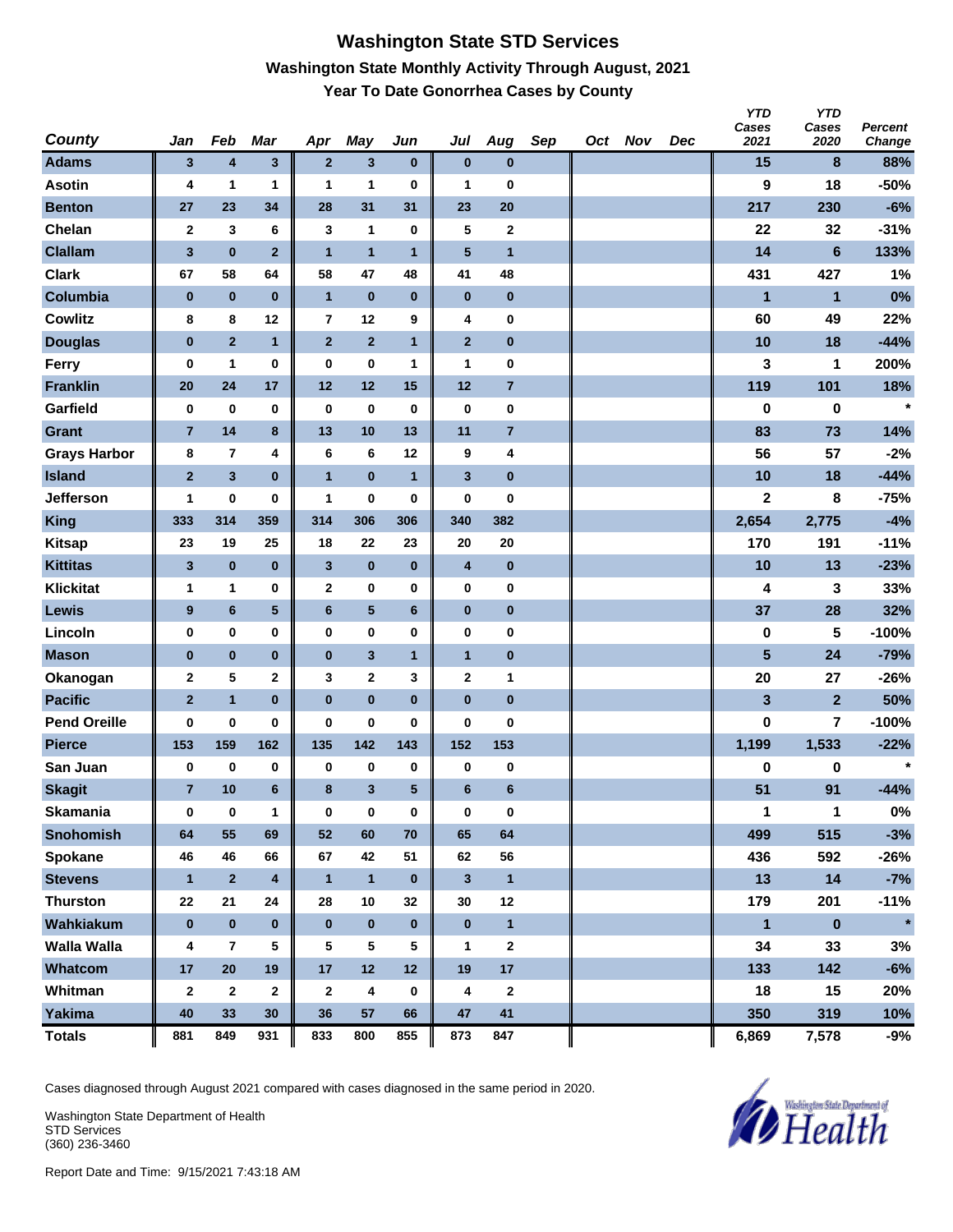# **Washington State STD Services Washington State Monthly Activity Through August, 2021 Year To Date Herpes Simplex Cases by County**

| <b>County</b>       | Jan             | Feb                     | Mar              | Apr                     | May                     | Jun            | Jul            | Aug            | Sep | Oct Nov | Dec | <b>YTD</b><br>Cases<br>2021 | <b>YTD</b><br>Cases<br>2020 | Percent<br>Change |
|---------------------|-----------------|-------------------------|------------------|-------------------------|-------------------------|----------------|----------------|----------------|-----|---------|-----|-----------------------------|-----------------------------|-------------------|
| <b>Adams</b>        | $\bf{0}$        | $\pmb{0}$               | $\pmb{0}$        | $\bf{0}$                | $\pmb{0}$               | $\mathbf{1}$   | $\bf{0}$       | $\bf{0}$       |     |         |     | $\mathbf{1}$                | 1                           | $0\%$             |
| <b>Asotin</b>       | 0               | 0                       | 0                | 0                       | 0                       | 0              | 1              | 0              |     |         |     | 1                           | $\bf{0}$                    | $\star$           |
| <b>Benton</b>       | $5\phantom{.0}$ | $\overline{\mathbf{5}}$ | 4                | $\mathbf{3}$            | $\overline{7}$          | 9              | ${\bf 5}$      | $\overline{2}$ |     |         |     | 40                          | 50                          | $-20%$            |
| Chelan              | 0               | $\pmb{0}$               | 0                | 0                       | 0                       | 0              | $\pmb{0}$      | 0              |     |         |     | 0                           | $\mathbf{2}$                | $-100%$           |
| <b>Clallam</b>      | $\pmb{0}$       | $\overline{2}$          | $\mathbf{1}$     | $\mathbf{2}$            | $\mathbf{1}$            | $\mathbf{2}$   | $\pmb{0}$      | $\bf{0}$       |     |         |     | $\bf8$                      | $\overline{7}$              | 14%               |
| <b>Clark</b>        | 6               | 6                       | $\mathbf{2}$     | 3                       | 0                       | 5              | 1              | 2              |     |         |     | 25                          | 111                         | $-77%$            |
| Columbia            | $\bf{0}$        | $\pmb{0}$               | $\pmb{0}$        | $\pmb{0}$               | $\pmb{0}$               | $\pmb{0}$      | $\pmb{0}$      | $\bf{0}$       |     |         |     | $\pmb{0}$                   | $\mathbf 0$                 | $\star$           |
| <b>Cowlitz</b>      | 0               | $\pmb{0}$               | $\mathbf 2$      | $\mathbf{1}$            | 1                       | 0              | 3              | 1              |     |         |     | 8                           | 13                          | $-38%$            |
| <b>Douglas</b>      | $\bf{0}$        | $\bf{0}$                | $\mathbf{1}$     | $\bf{0}$                | $\pmb{0}$               | $\bf{0}$       | $\bf{0}$       | $\mathbf{1}$   |     |         |     | $\mathbf{2}$                | $\overline{1}$              | 100%              |
| Ferry               | 0               | $\bf{0}$                | 0                | 0                       | 0                       | 0              | $\pmb{0}$      | 0              |     |         |     | $\pmb{0}$                   | 0                           | $\star$           |
| <b>Franklin</b>     | 3               | $\mathbf{1}$            | $\mathbf{3}$     | $\mathbf{2}$            | $\mathbf{1}$            | $\bf{0}$       | $\mathbf{1}$   | $\bf{0}$       |     |         |     | 11                          | 23                          | $-52%$            |
| Garfield            | 0               | 0                       | 0                | 0                       | 0                       | 0              | 0              | 0              |     |         |     | 0                           | 0                           | $\star$           |
| <b>Grant</b>        | 4               | $\overline{2}$          | $\mathbf 2$      | $\overline{2}$          | $\pmb{0}$               | $\mathbf{2}$   | $\pmb{0}$      | $\pmb{0}$      |     |         |     | 12                          | 12                          | 0%                |
| <b>Grays Harbor</b> | 0               | 0                       | 3                | $\mathbf 2$             | 3                       | 3              | $\pmb{0}$      | 1              |     |         |     | 12                          | 10                          | 20%               |
| <b>Island</b>       | $\mathbf{1}$    | $\mathbf{1}$            | $\pmb{0}$        | $\mathbf{1}$            | $\mathbf 2$             | $\bf{0}$       | $\mathbf{2}$   | 0              |     |         |     | $\overline{7}$              | 12                          | $-42%$            |
| <b>Jefferson</b>    | 0               | $\pmb{0}$               | 0                | 1                       | 0                       | 0              | $\pmb{0}$      | 0              |     |         |     | 1                           | $\bf{0}$                    | $\star$           |
| <b>King</b>         | $\mathbf{1}$    | $\pmb{0}$               | $\mathbf{1}$     | $\overline{1}$          | $\mathbf{1}$            | $\pmb{0}$      | $\bf{0}$       | $\pmb{0}$      |     |         |     | $\overline{\mathbf{4}}$     | $\overline{7}$              | $-43%$            |
| <b>Kitsap</b>       | $\overline{7}$  | 4                       | 15               | 14                      | $\overline{7}$          | 16             | 14             | 12             |     |         |     | 89                          | 59                          | 51%               |
| <b>Kittitas</b>     | $\mathbf{1}$    | $\mathbf{1}$            | $\pmb{0}$        | $\mathbf{1}$            | $\pmb{0}$               | $\bf{0}$       | $\bf{0}$       | $\mathbf{1}$   |     |         |     | 4                           | $6\phantom{1}$              | $-33%$            |
| <b>Klickitat</b>    | 0               | 0                       | 0                | 0                       | 0                       | 0              | $\pmb{0}$      | 0              |     |         |     | $\pmb{0}$                   | 1                           | $-100%$           |
| Lewis               | $\pmb{0}$       | $\pmb{0}$               | $\pmb{0}$        | $\bf{0}$                | $\pmb{0}$               | $\bf{0}$       | $\pmb{0}$      | $\bf{0}$       |     |         |     | $\bf{0}$                    | $5\phantom{.0}$             | $-100%$           |
| Lincoln             | 0               | 0                       | 0                | 1                       | 0                       | 0              | 0              | 0              |     |         |     | 1                           | 1                           | 0%                |
| <b>Mason</b>        | $\bf{0}$        | $\pmb{0}$               | $\mathbf 0$      | $\pmb{0}$               | $\pmb{0}$               | $\pmb{0}$      | $\pmb{0}$      | $\pmb{0}$      |     |         |     | $\pmb{0}$                   | 10                          | $-100%$           |
| Okanogan            | 0               | 0                       | 0                | 0                       | 1                       | $\bf{0}$       | $\pmb{0}$      | 0              |     |         |     | 1                           | 12                          | $-92%$            |
| <b>Pacific</b>      | $\pmb{0}$       | $\pmb{0}$               | $\mathbf{1}$     | $\bf{0}$                | $\pmb{0}$               | $\bf{0}$       | $\pmb{0}$      | $\bf{0}$       |     |         |     | $\mathbf{1}$                | $\mathbf{3}$                | $-67%$            |
| <b>Pend Oreille</b> | $\bf{0}$        | $\pmb{0}$               | 0                | $\bf{0}$                | 0                       | $\bf{0}$       | 0              | 0              |     |         |     | 0                           | 1                           | $-100%$           |
| <b>Pierce</b>       | 34              | 37                      | 37               | 38                      | 45                      | 47             | 37             | 26             |     |         |     | 301                         | 308                         | $-2%$             |
| San Juan            | 0               | 0                       | 0                | 0                       | 0                       | 0              | 0              | 0              |     |         |     | 0                           | 0                           |                   |
| <b>Skagit</b>       | 3               | $\mathbf{1}$            | 3                | $\mathbf{2}$            | $\mathbf{3}$            | $\overline{2}$ | $\mathbf{2}$   | $\pmb{0}$      |     |         |     | 16                          | 23                          | $-30%$            |
| <b>Skamania</b>     | $\mathbf 0$     | $\mathbf 0$             | $\pmb{0}$        | $\mathbf 0$             | $\pmb{0}$               | 0              | $\bf{0}$       | 0              |     |         |     | $\pmb{0}$                   | $\pmb{0}$                   | $\star$           |
| <b>Snohomish</b>    | 15              | 15                      | $15\phantom{.0}$ | $\overline{7}$          | 14                      | 14             | 15             | 16             |     |         |     | 111                         | 121                         | $-8%$             |
| Spokane             | 10              | 9                       | 11               | 15                      | 14                      | 14             | 11             | 7              |     |         |     | 91                          | 53                          | 72%               |
| <b>Stevens</b>      | $\mathbf{1}$    | $\mathbf{3}$            | $\pmb{0}$        | $\mathbf{1}$            | $\pmb{0}$               | $\mathbf{1}$   | $\bf{0}$       | $\mathbf{1}$   |     |         |     | $\overline{7}$              | $\overline{7}$              | $0\%$             |
| <b>Thurston</b>     | 7               | 9                       | 3                | $\overline{\mathbf{r}}$ | 1                       | 4              | 9              | 6              |     |         |     | 46                          | 60                          | $-23%$            |
| Wahkiakum           | $\pmb{0}$       | $\pmb{0}$               | $\pmb{0}$        | $\mathbf 0$             | $\mathbf{1}$            | $\bf{0}$       | $\pmb{0}$      | $\mathbf 0$    |     |         |     | $\mathbf{1}$                | $\pmb{0}$                   | $\star$           |
| <b>Walla Walla</b>  | $\mathbf{1}$    | 0                       | 0                | $\mathbf{2}$            | 0                       | 1              | 0              | 0              |     |         |     | 4                           | $\mathbf{3}$                | 33%               |
| Whatcom             | $\mathbf 3$     | $\overline{2}$          | $\pmb{0}$        | $\mathbf{1}$            | $\overline{\mathbf{1}}$ | $\pmb{0}$      | $\mathbf{1}$   | $\bf{0}$       |     |         |     | $\pmb{8}$                   | 43                          | $-81%$            |
| Whitman             | $\pmb{0}$       | 1                       | 1                | 3                       | $\mathbf{2}$            | 0              | $\pmb{0}$      | $\mathbf 1$    |     |         |     | $\bf8$                      | $6\phantom{1}$              | 33%               |
| Yakima              | $\mathbf 3$     | $\overline{\mathbf{3}}$ | $\mathbf{3}$     | 10                      | $5\phantom{.0}$         | $\mathbf{3}$   | $\overline{1}$ | $\overline{7}$ |     |         |     | 35                          | 21                          | 67%               |
| <b>Totals</b>       | 105             | 102                     | 108              | 120                     | 110                     | 124            | 103            | 84             |     |         |     | 856                         | 992                         | $-14%$            |

Cases diagnosed through August 2021 compared with cases diagnosed in the same period in 2020.

Washington State Department of Health STD Services (360) 236-3460

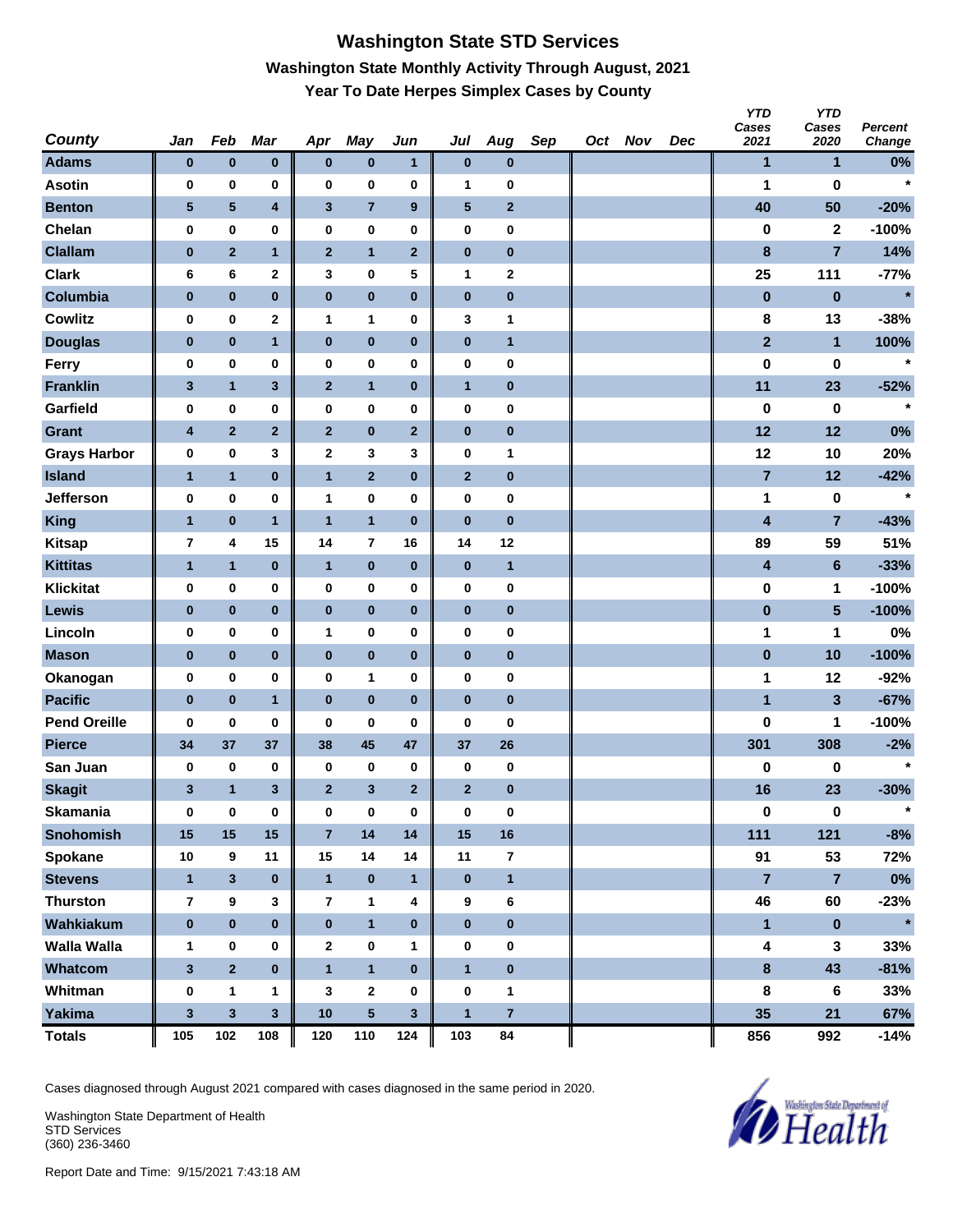#### **Washington State STD Services Washington State Monthly Activity Through August, 2021 Year To Date Syphilis Cases by County**

| <b>County</b>       | Jan                     | Feb              | Mar                     | Apr          | <b>May</b>              | Jun                     | Jul                     | Aug          | Sep | Oct Nov | Dec | <b>YTD</b><br>Cases<br>2021 | <b>YTD</b><br>Cases<br>2020 | Percent<br>Change |
|---------------------|-------------------------|------------------|-------------------------|--------------|-------------------------|-------------------------|-------------------------|--------------|-----|---------|-----|-----------------------------|-----------------------------|-------------------|
| <b>Adams</b>        | $\bf{0}$                | $\mathbf{1}$     | $\pmb{0}$               | $\bf{0}$     | $\pmb{0}$               | $\pmb{0}$               | $\overline{\mathbf{1}}$ | $\pmb{0}$    |     |         |     | $\mathbf{2}$                | 3                           | $-33%$            |
| <b>Asotin</b>       | 0                       | $\pmb{0}$        | 0                       | $\bf{0}$     | $\bf{0}$                | 0                       | 0                       | 0            |     |         |     | $\bf{0}$                    | $\mathbf 2$                 | $-100%$           |
| <b>Benton</b>       | $\overline{7}$          | $12$             | $\bf8$                  | 12           | $\boldsymbol{9}$        | 5                       | $\bf 6$                 | 3            |     |         |     | 62                          | 23                          | 170%              |
| Chelan              | 0                       | $\pmb{0}$        | $\pmb{0}$               | $\mathbf{1}$ | $\mathbf{1}$            | 0                       | 1                       | $\mathbf{1}$ |     |         |     | 4                           | 5                           | $-20%$            |
| <b>Clallam</b>      | $\mathbf 2$             | $\pmb{0}$        | $\bf{0}$                | $\pmb{0}$    | $\pmb{0}$               | $\pmb{0}$               | $\mathbf{1}$            | $\pmb{0}$    |     |         |     | 3                           | $\pmb{0}$                   | $\ast$            |
| <b>Clark</b>        | 16                      | 12               | 12                      | 12           | 9                       | 11                      | 9                       | 12           |     |         |     | 93                          | 94                          | $-1%$             |
| Columbia            | $\pmb{0}$               | $\pmb{0}$        | $\pmb{0}$               | $\pmb{0}$    | $\pmb{0}$               | $\pmb{0}$               | $\pmb{0}$               | $\pmb{0}$    |     |         |     | $\pmb{0}$                   | $\pmb{0}$                   | $\star$           |
| <b>Cowlitz</b>      | $\mathbf 2$             | 1                | $\mathbf 2$             | 2            | 3                       | 3                       | 1                       | 3            |     |         |     | 17                          | 12                          | 42%               |
| <b>Douglas</b>      | 1                       | $\mathbf{1}$     | $\pmb{0}$               | $\mathbf 0$  | $\pmb{0}$               | $\pmb{0}$               | $\pmb{0}$               | $\mathbf{2}$ |     |         |     | 4                           | $\mathbf{1}$                | 300%              |
| Ferry               | 0                       | 1                | 0                       | 0            | $\bf{0}$                | 0                       | 0                       | 0            |     |         |     | 1                           | 0                           | $\star$           |
| <b>Franklin</b>     | $\mathbf{1}$            | 3                | $\mathbf 2$             | $\mathbf{2}$ | $\mathbf 2$             | 3                       | $\mathbf 2$             | 3            |     |         |     | 18                          | 16                          | 13%               |
| Garfield            | 0                       | $\pmb{0}$        | $\bf{0}$                | 0            | $\pmb{0}$               | 0                       | 0                       | 0            |     |         |     | $\bf{0}$                    | $\bf{0}$                    | $\star$           |
| <b>Grant</b>        | $\mathbf{1}$            | 3                | $\mathbf{3}$            | $\mathbf{2}$ | $\mathbf 2$             | $\mathbf{1}$            | $\pmb{0}$               | $\mathbf{1}$ |     |         |     | 13                          | 15                          | $-13%$            |
| <b>Grays Harbor</b> | $\mathbf{1}$            | 4                | 3                       | 7            | ${\bf 5}$               | $\overline{\mathbf{r}}$ | $\pmb{0}$               | $\mathbf 2$  |     |         |     | 29                          | 13                          | 123%              |
| <b>Island</b>       | $\pmb{0}$               | $\mathbf{1}$     | $\bf{0}$                | $\pmb{0}$    | $\mathbf 0$             | $\pmb{0}$               | $\mathbf{1}$            | $\pmb{0}$    |     |         |     | $\overline{2}$              | 3                           | $-33%$            |
| Jefferson           | 0                       | 0                | 1                       | 0            | 0                       | 0                       | 0                       | 0            |     |         |     | 1                           | 2                           | $-50%$            |
| <b>King</b>         | 84                      | 108              | 100                     | 92           | 65                      | 111                     | 99                      | 110          |     |         |     | 769                         | 544                         | 41%               |
| <b>Kitsap</b>       | 4                       | 4                | $\mathbf 2$             | 5            | $\mathbf{1}$            | 0                       | 3                       | 2            |     |         |     | 21                          | 17                          | 24%               |
| <b>Kittitas</b>     | 1                       | $\pmb{0}$        | $\pmb{0}$               | $\pmb{0}$    | $\mathbf 2$             | $\mathbf{2}$            | $\mathbf{1}$            | $\pmb{0}$    |     |         |     | $\bf 6$                     | 1                           | 500%              |
| <b>Klickitat</b>    | 0                       | $\pmb{0}$        | 0                       | 2            | $\bf{0}$                | 0                       | $\pmb{0}$               | 0            |     |         |     | $\mathbf 2$                 | $\pmb{0}$                   | $\star$           |
| Lewis               | $\mathbf{2}$            | $\mathbf 2$      | $\overline{\mathbf{5}}$ | $\mathbf{2}$ | $\mathbf{3}$            | $\mathbf{1}$            | $\pmb{0}$               | $\mathbf{1}$ |     |         |     | 16                          | $\boldsymbol{9}$            | 78%               |
| Lincoln             | 0                       | $\pmb{0}$        | $\bf{0}$                | 0            | $\pmb{0}$               | 0                       | 0                       | 0            |     |         |     | 0                           | $\mathbf 2$                 | $-100%$           |
| <b>Mason</b>        | $\mathbf{1}$            | $\mathbf 2$      | $\sqrt{5}$              | 4            | $\overline{\mathbf{5}}$ | $\mathbf{2}$            | $\sqrt{5}$              | $\mathbf{1}$ |     |         |     | 25                          | 17                          | 47%               |
| Okanogan            | $\mathbf 2$             | 1                | $\mathbf 2$             | 1            | 4                       | 3                       | 1                       | 2            |     |         |     | 16                          | 4                           | 300%              |
| <b>Pacific</b>      | $\pmb{0}$               | $\pmb{0}$        | $\bf{0}$                | $\mathbf{1}$ | $\bf{0}$                | $\bf{0}$                | $\pmb{0}$               | $\pmb{0}$    |     |         |     | 1                           | $\mathbf{3}$                | $-67%$            |
| <b>Pend Oreille</b> | 0                       | 1                | 0                       | 0            | 1                       | 0                       | 0                       | 0            |     |         |     | $\mathbf 2$                 | 0                           | $\star$           |
| <b>Pierce</b>       | 37                      | 41               | 44                      | 42           | 34                      | 39                      | 41                      | 45           |     |         |     | 323                         | 167                         | 93%               |
| San Juan            | 0                       | 0                | 0                       | 0            | 0                       | $\pmb{0}$               | 0                       | 0            |     |         |     | 0                           | 1                           | $-100%$           |
| <b>Skagit</b>       | $\pmb{0}$               | 5                | 3                       | 8            | $\pmb{0}$               | $\mathbf{1}$            | $\mathbf{1}$            | 1            |     |         |     | 19                          | 15                          | 27%               |
| <b>Skamania</b>     | 0                       | $\mathbf{1}$     | $\pmb{0}$               | $\bf{0}$     | $\pmb{0}$               | 0                       | $\mathbf 0$             | $\pmb{0}$    |     |         |     | 1                           | $\pmb{0}$                   | $\star$           |
| <b>Snohomish</b>    | 22                      | 18               | 13                      | 20           | 17                      | $\overline{7}$          | 21                      | 17           |     |         |     | 135                         | 101                         | 34%               |
| Spokane             | 19                      | 25               | 20                      | 19           | 15                      | 15                      | 24                      | 19           |     |         |     | 156                         | 138                         | 13%               |
| <b>Stevens</b>      | $\bf{0}$                | $\mathbf{1}$     | $\pmb{0}$               | $\bf{0}$     | $\pmb{0}$               | $\pmb{0}$               | $\pmb{0}$               | $\mathbf{2}$ |     |         |     | $\mathbf{3}$                | $\overline{\mathbf{4}}$     | $-25%$            |
| <b>Thurston</b>     | 8                       | $\pmb{9}$        | $\overline{7}$          | 9            | 4                       | 3                       | 3                       | 3            |     |         |     | 46                          | 34                          | 35%               |
| Wahkiakum           | $\pmb{0}$               | $\pmb{0}$        | $\pmb{0}$               | $\pmb{0}$    | $\pmb{0}$               | $\bf{0}$                | $\pmb{0}$               | $\mathbf 0$  |     |         |     | $\pmb{0}$                   | $\mathbf{1}$                | $-100%$           |
| <b>Walla Walla</b>  | 0                       | 0                | 0                       | $\mathbf{2}$ | $\mathbf{1}$            | 3                       | 1                       | 3            |     |         |     | 10                          | 5                           | 100%              |
| Whatcom             | $\overline{\mathbf{4}}$ | $\mathbf{1}$     | $\overline{\mathbf{2}}$ | $\mathbf{1}$ | $\pmb{0}$               | $\overline{\mathbf{5}}$ | $\mathbf{1}$            | $\pmb{0}$    |     |         |     | 14                          | 21                          | $-33%$            |
| Whitman             | 0                       | $\pmb{0}$        | $\mathbf{2}$            | $\bf{0}$     | $\pmb{0}$               | $\pmb{0}$               | $\bf{0}$                | $\pmb{0}$    |     |         |     | $\mathbf 2$                 | $\pmb{0}$                   | $\star$           |
| <b>Yakima</b>       | $\overline{7}$          | $\boldsymbol{9}$ | $\bf{8}$                | 14           | $\bf 6$                 | 10                      | $\overline{\mathbf{4}}$ | 20           |     |         |     | 78                          | 30                          | 160%              |
| <b>Totals</b>       | 222                     | 267              | 244                     | 260          | 189                     | 232                     | 227                     | 253          |     |         |     | 1,894                       | 1,303                       | 45%               |

Cases diagnosed through August 2021 compared with cases diagnosed in the same period in 2020.

Washington State Department of Health STD Services (360) 236-3460

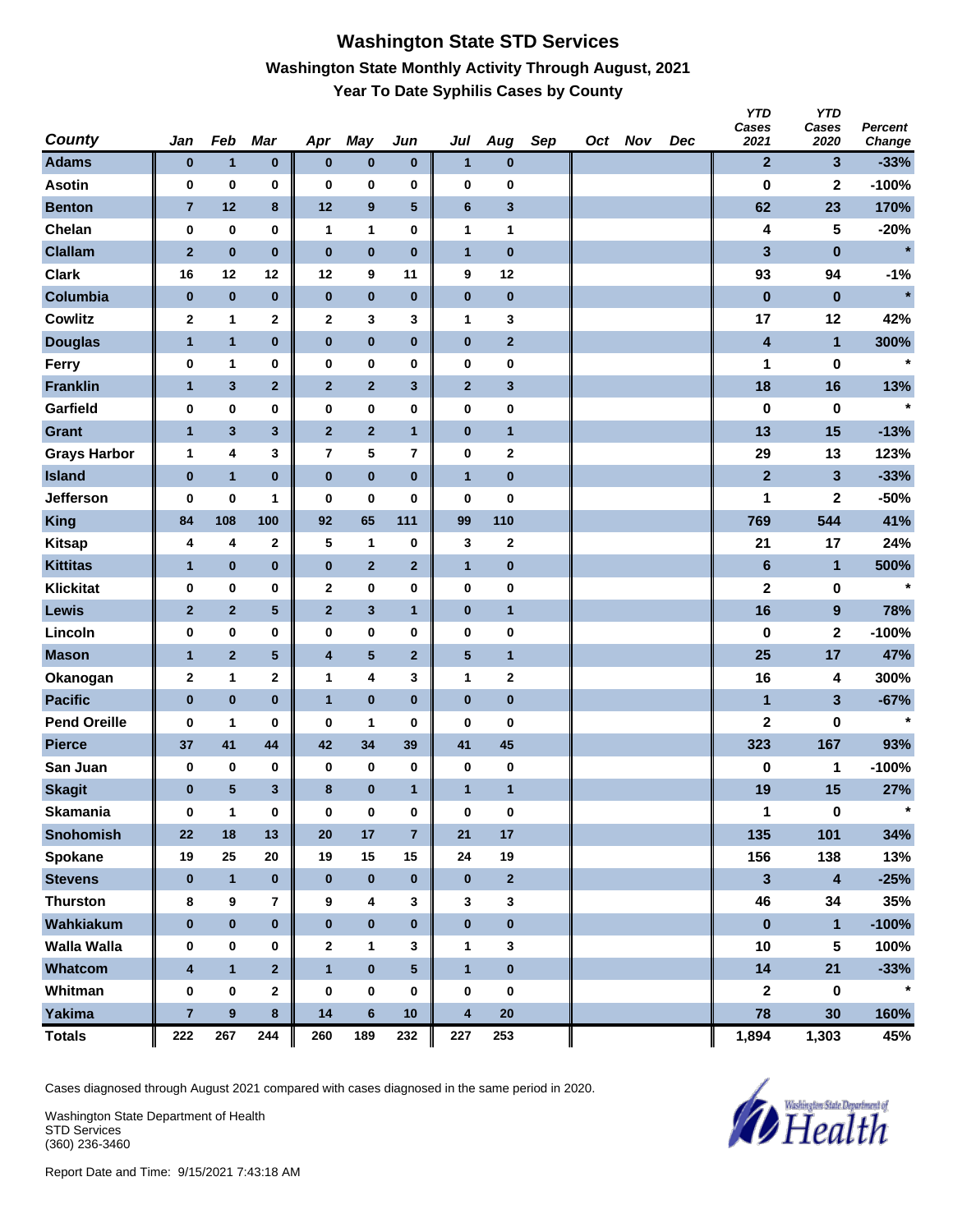# **Washington State STD Services Washington State Monthly Activity Through August, 2021 Year To Date Syphilis-P&S Cases by County**

| <b>County</b>       | Jan            | Feb                     | Mar                     | Apr          | <b>May</b>              | Jun          | Jul          | Aug                     | Sep | Oct Nov | Dec | <b>YTD</b><br>Cases<br>2021 | <b>YTD</b><br>Cases<br>2020 | Percent<br>Change |
|---------------------|----------------|-------------------------|-------------------------|--------------|-------------------------|--------------|--------------|-------------------------|-----|---------|-----|-----------------------------|-----------------------------|-------------------|
| <b>Adams</b>        | $\bf{0}$       | $\pmb{0}$               | $\pmb{0}$               | $\bf{0}$     | $\pmb{0}$               | $\bf{0}$     | $\mathbf{1}$ | $\pmb{0}$               |     |         |     | $\mathbf{1}$                | 1                           | 0%                |
| <b>Asotin</b>       | 0              | 0                       | 0                       | $\bf{0}$     | 0                       | $\pmb{0}$    | 0            | 0                       |     |         |     | $\bf{0}$                    | 1                           | $-100%$           |
| <b>Benton</b>       | 3              | $\mathbf{3}$            | $\mathbf{1}$            | $\mathbf{3}$ | $\overline{\mathbf{4}}$ | $\bf{0}$     | $\pmb{0}$    | 3                       |     |         |     | 17                          | 14                          | 21%               |
| Chelan              | 0              | $\pmb{0}$               | 0                       | $\bf{0}$     | 1                       | 0            | $\mathbf{1}$ | 1                       |     |         |     | 3                           | 0                           | $\star$           |
| <b>Clallam</b>      | $\mathbf{1}$   | $\pmb{0}$               | $\pmb{0}$               | $\pmb{0}$    | $\pmb{0}$               | $\bf{0}$     | $\mathbf{1}$ | $\pmb{0}$               |     |         |     | $\overline{2}$              | $\pmb{0}$                   | $\star$           |
| <b>Clark</b>        | 6              | 4                       | 5                       | 6            | 5                       | 9            | 6            | $\overline{\mathbf{r}}$ |     |         |     | 48                          | 39                          | 23%               |
| Columbia            | $\pmb{0}$      | $\pmb{0}$               | $\pmb{0}$               | $\pmb{0}$    | $\pmb{0}$               | $\pmb{0}$    | $\pmb{0}$    | 0                       |     |         |     | $\pmb{0}$                   | $\pmb{0}$                   | $\star$           |
| <b>Cowlitz</b>      | 0              | 1                       | 0                       | $\mathbf{1}$ | $\mathbf 2$             | 1            | 1            | 1                       |     |         |     | 7                           | 4                           | 75%               |
| <b>Douglas</b>      | $\bf{0}$       | $\pmb{0}$               | $\pmb{0}$               | $\bf{0}$     | $\pmb{0}$               | $\pmb{0}$    | $\pmb{0}$    | $\mathbf{1}$            |     |         |     | $\mathbf{1}$                | $\mathbf{1}$                | 0%                |
| Ferry               | $\mathbf 0$    | $\pmb{0}$               | 0                       | $\bf{0}$     | 0                       | 0            | $\pmb{0}$    | 0                       |     |         |     | 0                           | 0                           | $\star$           |
| <b>Franklin</b>     | $\pmb{0}$      | $\pmb{0}$               | $\pmb{0}$               | $\mathbf{1}$ | $\mathbf{1}$            | $\mathbf{2}$ | $\mathbf{1}$ | $\mathbf{1}$            |     |         |     | $6\phantom{1}$              | $6\phantom{1}$              | $0\%$             |
| Garfield            | 0              | $\pmb{0}$               | 0                       | $\bf{0}$     | 0                       | 0            | 0            | 0                       |     |         |     | 0                           | 0                           | $\star$           |
| <b>Grant</b>        | $\pmb{0}$      | $\pmb{0}$               | $\mathbf{1}$            | $\mathbf{1}$ | $\mathbf{1}$            | $\mathbf{1}$ | $\pmb{0}$    | 0                       |     |         |     | $\overline{\mathbf{4}}$     | 5                           | $-20%$            |
| <b>Grays Harbor</b> | 0              | $\mathbf 2$             | $\mathbf 2$             | 4            | $\bf{2}$                | 4            | $\pmb{0}$    | 2                       |     |         |     | 16                          | 6                           | 167%              |
| <b>Island</b>       | $\pmb{0}$      | $\mathbf{1}$            | $\bf{0}$                | $\pmb{0}$    | $\pmb{0}$               | $\bf{0}$     | $\mathbf{1}$ | $\pmb{0}$               |     |         |     | $\overline{2}$              | $\mathbf{1}$                | 100%              |
| <b>Jefferson</b>    | 0              | 0                       | 1                       | 0            | 0                       | 0            | 0            | 0                       |     |         |     | 1                           | 0                           | $\star$           |
| <b>King</b>         | 34             | 45                      | 42                      | 42           | 29                      | 54           | 46           | 72                      |     |         |     | 364                         | 211                         | 73%               |
| <b>Kitsap</b>       | $\mathbf{1}$   | $\bf{0}$                | $\mathbf 2$             | $\mathbf{2}$ | $\pmb{0}$               | 0            | $\pmb{0}$    | $\pmb{0}$               |     |         |     | 5                           | 4                           | 25%               |
| <b>Kittitas</b>     | $\mathbf{1}$   | $\pmb{0}$               | $\pmb{0}$               | $\pmb{0}$    | $\pmb{0}$               | $\bf{0}$     | $\pmb{0}$    | 0                       |     |         |     | $\mathbf{1}$                | $\bf{0}$                    | $\star$           |
| <b>Klickitat</b>    | 0              | $\pmb{0}$               | 0                       | $\mathbf{1}$ | 0                       | 0            | 0            | 0                       |     |         |     | 1                           | 0                           | $\star$           |
| Lewis               | $\bf{0}$       | $\mathbf{2}$            | 4                       | $\mathbf{1}$ | $\mathbf{2}$            | $\pmb{0}$    | $\pmb{0}$    | $\mathbf{1}$            |     |         |     | 10                          | $\overline{\mathbf{3}}$     | 233%              |
| Lincoln             | 0              | $\pmb{0}$               | 0                       | $\bf{0}$     | 0                       | 0            | 0            | 0                       |     |         |     | $\bf{0}$                    | 0                           | $\star$           |
| <b>Mason</b>        | $\pmb{0}$      | $\pmb{0}$               | $\mathbf{2}$            | $\mathbf{2}$ | $\mathbf{1}$            | $\mathbf{1}$ | $\mathbf{2}$ | 0                       |     |         |     | $\bf8$                      | $\overline{2}$              | 300%              |
| Okanogan            | 0              | $\pmb{0}$               | 0                       | $\bf{0}$     | 3                       | 2            | $\pmb{0}$    | 0                       |     |         |     | 5                           | 1                           | 400%              |
| <b>Pacific</b>      | $\pmb{0}$      | $\bf{0}$                | $\bf{0}$                | $\mathbf{1}$ | $\pmb{0}$               | $\bf{0}$     | $\pmb{0}$    | $\pmb{0}$               |     |         |     | $\blacksquare$              | $\pmb{0}$                   | $\star$           |
| <b>Pend Oreille</b> | 0              | 1                       | 0                       | 0            | 0                       | 0            | 0            | 0                       |     |         |     | 1                           | 0                           | $\star$           |
| <b>Pierce</b>       | 19             | 15                      | 21                      | 21           | 24                      | 20           | 21           | 14                      |     |         |     | 155                         | 78                          | 99%               |
| San Juan            | 0              | 0                       | 0                       | 0            | 0                       | 0            | 0            | 0                       |     |         |     | 0                           | 1                           | $-100%$           |
| <b>Skagit</b>       | 0              | $\mathbf{3}$            | $\bf{0}$                | 4            | $\pmb{0}$               | $\mathbf{1}$ | $\mathbf{1}$ | $\mathbf{1}$            |     |         |     | 10                          | $\overline{7}$              | 43%               |
| <b>Skamania</b>     | $\bf{0}$       | $\mathbf 0$             | 0                       | $\bf{0}$     | $\pmb{0}$               | $\pmb{0}$    | $\pmb{0}$    | $\pmb{0}$               |     |         |     | 0                           | $\mathbf 0$                 | $\star$           |
| <b>Snohomish</b>    | $6\phantom{1}$ | $\overline{\mathbf{5}}$ | $\overline{\mathbf{4}}$ | ${\bf 5}$    | $\bf8$                  | 4            | 14           | $\overline{7}$          |     |         |     | 53                          | 37                          | 43%               |
| Spokane             | 9              | 9                       | 8                       | 10           | 6                       | 9            | 10           | 9                       |     |         |     | 70                          | 59                          | 19%               |
| <b>Stevens</b>      | $\bf{0}$       | $\pmb{0}$               | $\bf{0}$                | $\pmb{0}$    | $\pmb{0}$               | $\bf{0}$     | $\pmb{0}$    | $\mathbf{1}$            |     |         |     | $\mathbf{1}$                | $\overline{\mathbf{4}}$     | $-75%$            |
| <b>Thurston</b>     | 5              | $\bf 8$                 | 6                       | 6            | $\mathbf{2}$            | 0            | $\mathbf{1}$ | 2                       |     |         |     | 30                          | 20                          | 50%               |
| Wahkiakum           | $\pmb{0}$      | $\pmb{0}$               | $\pmb{0}$               | $\pmb{0}$    | $\pmb{0}$               | $\pmb{0}$    | $\pmb{0}$    | $\pmb{0}$               |     |         |     | $\pmb{0}$                   | $\pmb{0}$                   | $\star$           |
| <b>Walla Walla</b>  | 0              | 0                       | 0                       | 0            | 1                       | 2            | 1            | 2                       |     |         |     | 6                           | 1                           | 500%              |
| Whatcom             | $\mathbf{3}$   | $\pmb{0}$               | $\mathbf{1}$            | $\mathbf{1}$ | $\pmb{0}$               | 4            | $\mathbf{1}$ | $\pmb{0}$               |     |         |     | 10                          | $\bf{8}$                    | 25%               |
| Whitman             | 0              | $\pmb{0}$               | $\mathbf 2$             | $\bf{0}$     | $\pmb{0}$               | 0            | $\pmb{0}$    | 0                       |     |         |     | $\mathbf 2$                 | $\pmb{0}$                   | $\star$           |
| <b>Yakima</b>       | $\bf{2}$       | $\bf 6$                 | $\bf 6$                 | ${\bf 5}$    | $\mathbf{1}$            | 4            | $\mathbf{1}$ | 13                      |     |         |     | 38                          | 10                          | 280%              |
| <b>Totals</b>       | 90             | 105                     | 108                     | 117          | 93                      | 118          | 110          | 138                     |     |         |     | 879                         | 524                         | 68%               |

Cases diagnosed through August 2021 compared with cases diagnosed in the same period in 2020.

Washington State Department of Health STD Services (360) 236-3460

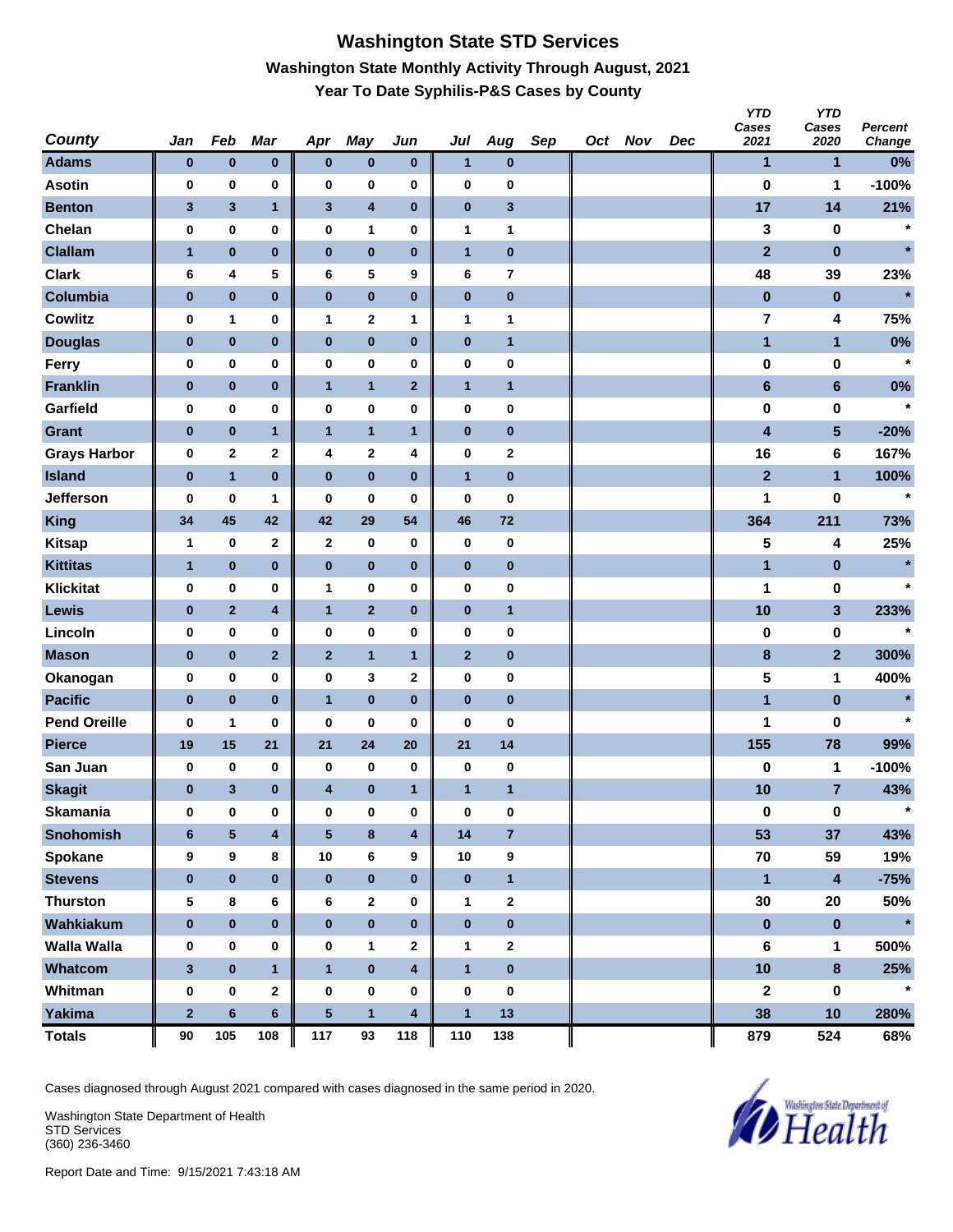# **Washington State STD Services Washington State Monthly Activity Through August, 2021 Year To Date Syphilis-EL Cases by County**

| <b>County</b>       | Jan          | Feb                     | Mar                     | Apr            | <b>May</b>              | Jun                     | Jul                     | Aug            | Sep | Oct Nov | Dec | <b>YTD</b><br>Cases<br>2021 | <b>YTD</b><br>Cases<br>2020 | <b>Percent</b><br>Change |
|---------------------|--------------|-------------------------|-------------------------|----------------|-------------------------|-------------------------|-------------------------|----------------|-----|---------|-----|-----------------------------|-----------------------------|--------------------------|
| <b>Adams</b>        | $\bf{0}$     | $\pmb{0}$               | $\pmb{0}$               | $\bf{0}$       | $\pmb{0}$               | $\bf{0}$                | $\pmb{0}$               | 0              |     |         |     | $\bf{0}$                    | $\bf{0}$                    | $\star$                  |
| <b>Asotin</b>       | 0            | 0                       | 0                       | $\bf{0}$       | 0                       | $\pmb{0}$               | 0                       | 0              |     |         |     | $\bf{0}$                    | 0                           | $\star$                  |
| <b>Benton</b>       | 3            | $\overline{\mathbf{4}}$ | $\overline{\mathbf{4}}$ | $\bf8$         | $\mathbf{1}$            | 3                       | $\mathbf{1}$            | 0              |     |         |     | 24                          | $6\phantom{1}$              | 300%                     |
| Chelan              | 0            | $\pmb{0}$               | 0                       | $\bf{0}$       | $\pmb{0}$               | 0                       | $\pmb{0}$               | 0              |     |         |     | 0                           | $\mathbf{2}$                | $-100%$                  |
| <b>Clallam</b>      | $\pmb{0}$    | $\pmb{0}$               | $\bf{0}$                | $\pmb{0}$      | $\pmb{0}$               | $\bf{0}$                | $\pmb{0}$               | $\pmb{0}$      |     |         |     | $\pmb{0}$                   | $\pmb{0}$                   | $\star$                  |
| <b>Clark</b>        | 7            | 1                       | $\mathbf 2$             | 1              | $\mathbf 2$             | 2                       | 1                       | 1              |     |         |     | 17                          | 26                          | $-35%$                   |
| Columbia            | $\pmb{0}$    | $\pmb{0}$               | $\pmb{0}$               | $\pmb{0}$      | $\pmb{0}$               | $\pmb{0}$               | $\pmb{0}$               | $\pmb{0}$      |     |         |     | $\pmb{0}$                   | $\pmb{0}$                   | $\star$                  |
| <b>Cowlitz</b>      | $\mathbf{1}$ | 0                       | 0                       | 1              | 0                       | 1                       | $\pmb{0}$               | 0              |     |         |     | 3                           | 1                           | 200%                     |
| <b>Douglas</b>      | $\bf{0}$     | $\bf{0}$                | $\pmb{0}$               | $\bf{0}$       | $\pmb{0}$               | $\bf{0}$                | $\pmb{0}$               | $\mathbf{1}$   |     |         |     | $\mathbf{1}$                | $\pmb{0}$                   |                          |
| Ferry               | $\mathbf 0$  | $\pmb{0}$               | 0                       | $\bf{0}$       | 0                       | 0                       | $\pmb{0}$               | 0              |     |         |     | 0                           | 0                           | $\star$                  |
| <b>Franklin</b>     | $\pmb{0}$    | $\pmb{0}$               | $\pmb{0}$               | $\bf{0}$       | $\mathbf{1}$            | $\mathbf{1}$            | $\pmb{0}$               | 2              |     |         |     | 4                           | $\mathbf{1}$                | 300%                     |
| Garfield            | 0            | $\pmb{0}$               | 0                       | $\bf{0}$       | 0                       | $\pmb{0}$               | 0                       | 0              |     |         |     | $\bf{0}$                    | 0                           | $\star$                  |
| <b>Grant</b>        | $\pmb{0}$    | $\mathbf 2$             | $\mathbf{2}$            | $\pmb{0}$      | $\pmb{0}$               | $\bf{0}$                | $\pmb{0}$               | $\mathbf{1}$   |     |         |     | $\overline{\mathbf{5}}$     | $\overline{\mathbf{4}}$     | 25%                      |
| <b>Grays Harbor</b> | 0            | 1                       | 0                       | $\mathbf{2}$   | 1                       | 2                       | 0                       | 0              |     |         |     | 6                           | 4                           | 50%                      |
| <b>Island</b>       | $\pmb{0}$    | $\pmb{0}$               | $\bf{0}$                | $\pmb{0}$      | $\pmb{0}$               | $\bf{0}$                | $\pmb{0}$               | $\pmb{0}$      |     |         |     | $\pmb{0}$                   | $\pmb{0}$                   | $\star$                  |
| <b>Jefferson</b>    | 0            | 0                       | 0                       | 0              | 0                       | 0                       | 0                       | 0              |     |         |     | $\bf{0}$                    | 0                           | $\star$                  |
| <b>King</b>         | 30           | 36                      | 25                      | 32             | 22                      | 31                      | 29                      | 19             |     |         |     | 224                         | 216                         | 4%                       |
| <b>Kitsap</b>       | $\mathbf{1}$ | $\mathbf{2}$            | 0                       | $\mathbf{1}$   | $\pmb{0}$               | 0                       | $\pmb{0}$               | 1              |     |         |     | 5                           | 6                           | $-17%$                   |
| <b>Kittitas</b>     | $\bf{0}$     | $\pmb{0}$               | $\pmb{0}$               | $\pmb{0}$      | $\pmb{0}$               | $\bf{0}$                | $\mathbf{1}$            | 0              |     |         |     | $\mathbf{1}$                | $\pmb{0}$                   | $\star$                  |
| <b>Klickitat</b>    | 0            | $\pmb{0}$               | 0                       | $\bf{0}$       | 0                       | 0                       | $\pmb{0}$               | 0              |     |         |     | 0                           | 0                           | $\star$                  |
| <b>Lewis</b>        | $\bf{0}$     | $\pmb{0}$               | $\pmb{0}$               | $\bf{0}$       | $\pmb{0}$               | $\mathbf{1}$            | $\pmb{0}$               | 0              |     |         |     | $\mathbf{1}$                | $\mathbf{1}$                | 0%                       |
| Lincoln             | 0            | $\pmb{0}$               | 0                       | $\bf{0}$       | 0                       | $\pmb{0}$               | 0                       | 0              |     |         |     | 0                           | 1                           | $-100%$                  |
| <b>Mason</b>        | $\pmb{0}$    | $\pmb{0}$               | $\pmb{0}$               | $\bf{0}$       | $\mathbf{1}$            | $\bf{0}$                | $\mathbf{1}$            | 0              |     |         |     | $\mathbf{2}$                | $\sqrt{5}$                  | $-60%$                   |
| Okanogan            | 0            | 1                       | 1                       | 1              | 1                       | 1                       | 0                       | 0              |     |         |     | 5                           | 0                           | $\star$                  |
| <b>Pacific</b>      | $\pmb{0}$    | $\pmb{0}$               | $\bf{0}$                | $\pmb{0}$      | $\pmb{0}$               | $\bf{0}$                | $\pmb{0}$               | $\pmb{0}$      |     |         |     | $\pmb{0}$                   | $\pmb{0}$                   | $\star$                  |
| <b>Pend Oreille</b> | 0            | 0                       | 0                       | 0              | 0                       | 0                       | 0                       | 0              |     |         |     | 0                           | 0                           | $\star$                  |
| <b>Pierce</b>       | $\sqrt{5}$   | $\bf 7$                 | 10                      | $\overline{7}$ | $\pmb{4}$               | $\boldsymbol{9}$        | $\bf8$                  | 15             |     |         |     | 65                          | 38                          | 71%                      |
| San Juan            | 0            | $\bf{0}$                | 0                       | 0              | $\pmb{0}$               | 0                       | $\pmb{0}$               | 0              |     |         |     | 0                           | 0                           | $\star$                  |
| <b>Skagit</b>       | 0            | $\bf{0}$                | $\bf{0}$                | $\mathbf{1}$   | $\bf{0}$                | $\bf{0}$                | $\bf{0}$                | 0              |     |         |     | 1                           | 3                           | $-67%$                   |
| <b>Skamania</b>     | $\bf{0}$     | $\mathbf{1}$            | 0                       | $\mathbf 0$    | $\pmb{0}$               | $\pmb{0}$               | $\pmb{0}$               | 0              |     |         |     | 1                           | $\mathbf 0$                 | $\star$                  |
| <b>Snohomish</b>    | 8            | $\overline{\mathbf{4}}$ | $\overline{\mathbf{2}}$ | 11             | $\overline{\mathbf{2}}$ | $\overline{\mathbf{2}}$ | $\overline{\mathbf{4}}$ | $\overline{7}$ |     |         |     | 40                          | 23                          | 74%                      |
| Spokane             | 8            | 8                       | 9                       | $\mathbf{2}$   | $\sqrt{5}$              | 3                       | 12                      | 6              |     |         |     | 53                          | 36                          | 47%                      |
| <b>Stevens</b>      | $\bf{0}$     | $\pmb{0}$               | $\pmb{0}$               | $\bf{0}$       | $\pmb{0}$               | $\bf{0}$                | $\pmb{0}$               | $\pmb{0}$      |     |         |     | $\pmb{0}$                   | $\pmb{0}$                   | $\star$                  |
| <b>Thurston</b>     | $\mathbf{1}$ | $\pmb{0}$               | 1                       | $\mathbf{1}$   | 1                       | 0                       | $\boldsymbol{2}$        | $\pmb{0}$      |     |         |     | $\bf 6$                     | 9                           | $-33%$                   |
| Wahkiakum           | $\pmb{0}$    | $\pmb{0}$               | $\pmb{0}$               | $\pmb{0}$      | $\pmb{0}$               | $\pmb{0}$               | $\pmb{0}$               | $\pmb{0}$      |     |         |     | $\pmb{0}$                   | $\pmb{0}$                   | $\star$                  |
| <b>Walla Walla</b>  | 0            | 0                       | 0                       | 0              | 0                       | 0                       | $\pmb{0}$               | 1              |     |         |     | 1                           | 1                           | $0\%$                    |
| Whatcom             | $\pmb{0}$    | $\pmb{0}$               | $\mathbf{1}$            | $\bf{0}$       | $\pmb{0}$               | $\mathbf{1}$            | $\pmb{0}$               | $\pmb{0}$      |     |         |     | $\overline{2}$              | $5\overline{)}$             | $-60%$                   |
| Whitman             | 0            | $\pmb{0}$               | 0                       | $\bf{0}$       | 0                       | 0                       | $\pmb{0}$               | 0              |     |         |     | 0                           | $\pmb{0}$                   | $\star$                  |
| <b>Yakima</b>       | $\bf{2}$     | $\mathbf{3}$            | $\mathbf{1}$            | ${\bf 5}$      | $\overline{\mathbf{4}}$ | $\overline{2}$          | $\mathbf{1}$            | 5              |     |         |     | 23                          | 9                           | 156%                     |
| <b>Totals</b>       | 66           | ${\bf 70}$              | 58                      | ${\bf 73}$     | 45                      | 59                      | 60                      | 59             |     |         |     | 490                         | 397                         | 23%                      |

Cases diagnosed through August 2021 compared with cases diagnosed in the same period in 2020.

Washington State Department of Health STD Services (360) 236-3460

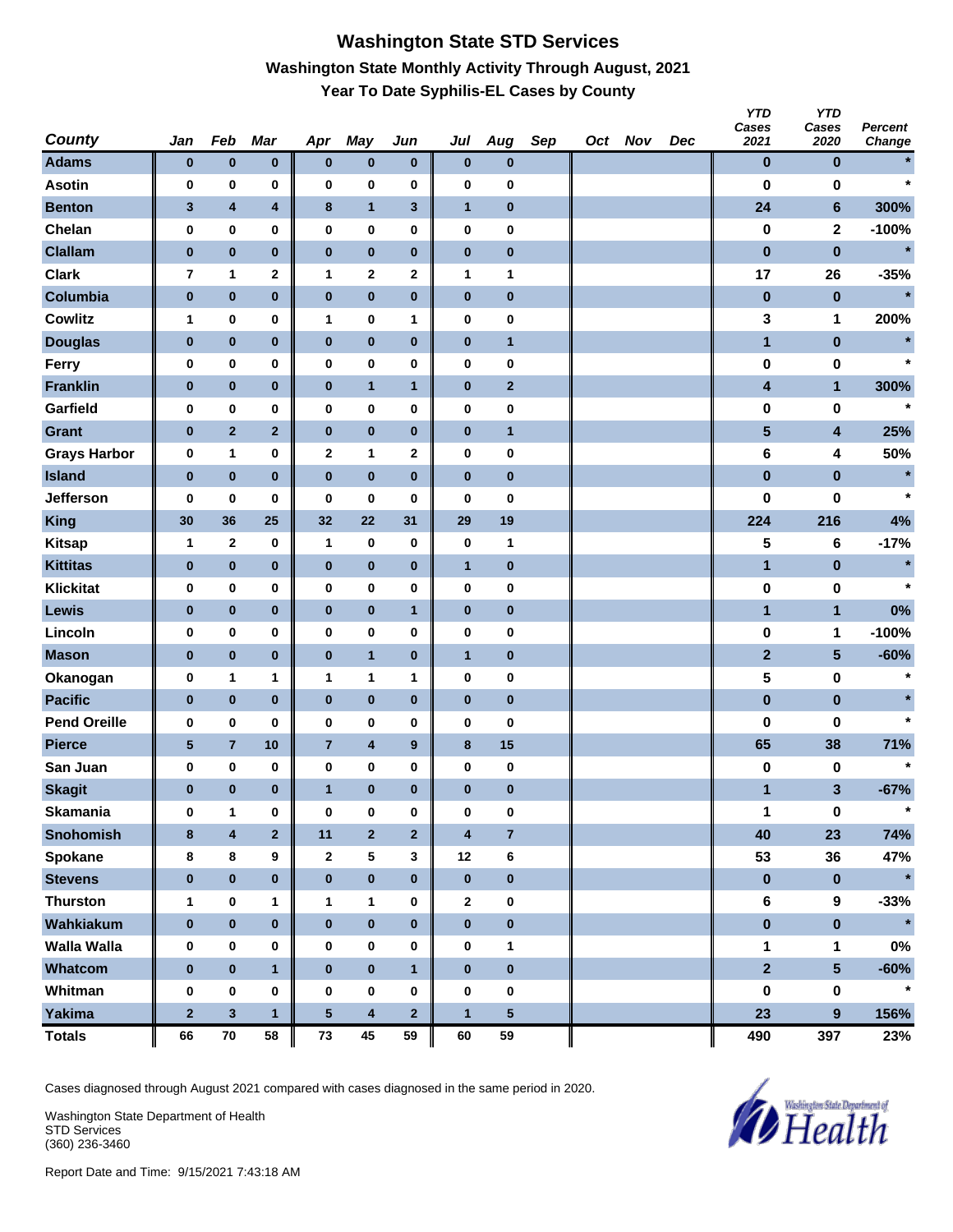## **Washington State STD Services Washington State Monthly Activity Through August, 2021 Year To Date Syphilis-L/LL Cases by County**

| <b>County</b>       | Jan          | Feb                     | Mar                     | Apr                     | May            | Jun              | Jul          | Aug          | Sep | Oct Nov | Dec | <b>YTD</b><br>Cases<br>2021 | <b>YTD</b><br>Cases<br>2020 | Percent<br>Change |
|---------------------|--------------|-------------------------|-------------------------|-------------------------|----------------|------------------|--------------|--------------|-----|---------|-----|-----------------------------|-----------------------------|-------------------|
| <b>Adams</b>        | $\bf{0}$     | $\mathbf{1}$            | $\pmb{0}$               | $\bf{0}$                | $\pmb{0}$      | $\bf{0}$         | $\pmb{0}$    | $\bf{0}$     |     |         |     | $\mathbf{1}$                | $\mathbf{2}$                | $-50%$            |
| <b>Asotin</b>       | 0            | $\pmb{0}$               | 0                       | 0                       | 0              | 0                | 0            | 0            |     |         |     | $\bf{0}$                    | 1                           | $-100%$           |
| <b>Benton</b>       | $\mathbf{1}$ | 5                       | $\overline{\mathbf{2}}$ | $\mathbf{1}$            | $\mathbf{3}$   | $\mathbf{2}$     | $\sqrt{5}$   | 0            |     |         |     | 19                          | $\mathbf{3}$                | 533%              |
| Chelan              | 0            | $\pmb{0}$               | $\pmb{0}$               | $\mathbf{1}$            | 0              | 0                | $\pmb{0}$    | 0            |     |         |     | 1                           | 3                           | $-67%$            |
| <b>Clallam</b>      | $\mathbf{1}$ | $\pmb{0}$               | $\pmb{0}$               | $\pmb{0}$               | $\pmb{0}$      | $\pmb{0}$        | $\pmb{0}$    | $\pmb{0}$    |     |         |     | 1                           | $\pmb{0}$                   | $\star$           |
| <b>Clark</b>        | 3            | $\overline{\mathbf{r}}$ | 5                       | 5                       | 2              | 0                | 2            | 4            |     |         |     | 28                          | 29                          | $-3%$             |
| Columbia            | $\pmb{0}$    | $\pmb{0}$               | $\pmb{0}$               | $\pmb{0}$               | $\pmb{0}$      | $\pmb{0}$        | $\pmb{0}$    | $\pmb{0}$    |     |         |     | $\bf{0}$                    | $\bf{0}$                    | $\star$           |
| <b>Cowlitz</b>      | 1            | $\pmb{0}$               | 2                       | 0                       | 0              | 1                | $\pmb{0}$    | 2            |     |         |     | 6                           | 7                           | $-14%$            |
| <b>Douglas</b>      | 1            | $\mathbf{1}$            | $\pmb{0}$               | $\pmb{0}$               | $\pmb{0}$      | $\pmb{0}$        | $\pmb{0}$    | $\bf{0}$     |     |         |     | $\mathbf{2}$                | $\pmb{0}$                   | $\star$           |
| Ferry               | 0            | 1                       | 0                       | $\pmb{0}$               | $\bf{0}$       | 0                | $\pmb{0}$    | 0            |     |         |     | 1                           | 0                           | $\star$           |
| <b>Franklin</b>     | $\mathbf{1}$ | $\mathbf{2}$            | $\mathbf 2$             | $\mathbf{1}$            | $\pmb{0}$      | $\pmb{0}$        | $\mathbf{1}$ | $\bf{0}$     |     |         |     | $\overline{\mathbf{7}}$     | $\boldsymbol{9}$            | $-22%$            |
| Garfield            | 0            | 0                       | 0                       | $\pmb{0}$               | 0              | 0                | $\pmb{0}$    | 0            |     |         |     | 0                           | 0                           | $\star$           |
| <b>Grant</b>        | $\mathbf{1}$ | $\mathbf{1}$            | $\pmb{0}$               | $\mathbf{1}$            | $\mathbf{1}$   | $\mathbf 0$      | $\pmb{0}$    | 0            |     |         |     | 4                           | $\bf 6$                     | $-33%$            |
| <b>Grays Harbor</b> | $\pmb{0}$    | 1                       | 1                       | 1                       | $\bf{2}$       | 1                | $\pmb{0}$    | 0            |     |         |     | 6                           | 3                           | 100%              |
| <b>Island</b>       | $\pmb{0}$    | $\pmb{0}$               | $\bf{0}$                | $\pmb{0}$               | $\pmb{0}$      | $\pmb{0}$        | $\pmb{0}$    | $\pmb{0}$    |     |         |     | $\bf{0}$                    | $\overline{2}$              | $-100%$           |
| Jefferson           | 0            | 0                       | 0                       | 0                       | 0              | 0                | 0            | 0            |     |         |     | 0                           | $\mathbf 2$                 | $-100%$           |
| <b>King</b>         | 20           | 27                      | 32                      | 17                      | 14             | 26               | 24           | 19           |     |         |     | 179                         | 117                         | 53%               |
| <b>Kitsap</b>       | $\mathbf 2$  | $\mathbf{2}$            | 0                       | $\mathbf{2}$            | 1              | $\bf{0}$         | 3            | 1            |     |         |     | 11                          | $\overline{\mathbf{7}}$     | 57%               |
| <b>Kittitas</b>     | $\pmb{0}$    | $\pmb{0}$               | $\pmb{0}$               | $\pmb{0}$               | $\mathbf 2$    | $\mathbf{2}$     | $\pmb{0}$    | $\bf{0}$     |     |         |     | 4                           | $\mathbf{1}$                | 300%              |
| <b>Klickitat</b>    | 0            | 0                       | 0                       | $\mathbf{1}$            | $\bf{0}$       | 0                | $\pmb{0}$    | 0            |     |         |     | 1                           | 0                           | $\star$           |
| Lewis               | $\mathbf{2}$ | $\pmb{0}$               | $\mathbf{1}$            | $\mathbf{1}$            | $\pmb{0}$      | $\pmb{0}$        | $\pmb{0}$    | $\bf{0}$     |     |         |     | 4                           | $5\phantom{.0}$             | $-20%$            |
| Lincoln             | 0            | $\pmb{0}$               | 0                       | 0                       | 0              | 0                | $\pmb{0}$    | 0            |     |         |     | 0                           | 1                           | $-100%$           |
| <b>Mason</b>        | $\mathbf{1}$ | $\mathbf{2}$            | 3                       | $\mathbf{1}$            | $\mathbf{3}$   | $\mathbf{1}$     | $\mathbf{2}$ | $\mathbf{1}$ |     |         |     | 14                          | 10                          | 40%               |
| Okanogan            | $\mathbf 2$  | $\pmb{0}$               | 1                       | 0                       | 0              | 0                | $\mathbf{1}$ | 0            |     |         |     | 4                           | 3                           | 33%               |
| <b>Pacific</b>      | $\pmb{0}$    | $\pmb{0}$               | $\bf{0}$                | $\pmb{0}$               | $\pmb{0}$      | $\pmb{0}$        | $\pmb{0}$    | $\pmb{0}$    |     |         |     | $\pmb{0}$                   | 3                           | $-100%$           |
| <b>Pend Oreille</b> | 0            | 0                       | 0                       | 0                       | 1              | 0                | 0            | 0            |     |         |     | 1                           | 0                           | $\star$           |
| <b>Pierce</b>       | 12           | 19                      | 13                      | 12                      | ${\bf 5}$      | $\boldsymbol{9}$ | 12           | 15           |     |         |     | 97                          | 51                          | 90%               |
| San Juan            | 0            | $\pmb{0}$               | 0                       | 0                       | 0              | $\pmb{0}$        | 0            | 0            |     |         |     | 0                           | 0                           | $\star$           |
| <b>Skagit</b>       | $\pmb{0}$    | $\overline{2}$          | 3                       | $\mathbf{2}$            | $\pmb{0}$      | $\bf{0}$         | $\bf{0}$     | $\bf{0}$     |     |         |     | $\overline{7}$              | 5                           | 40%               |
| <b>Skamania</b>     | $\bf{0}$     | 0                       | $\pmb{0}$               | $\bf{0}$                | 0              | 0                | $\bf{0}$     | 0            |     |         |     | 0                           | $\mathbf 0$                 | $\star$           |
| <b>Snohomish</b>    | 8            | $\pmb{9}$               | $\bf 6$                 | $\overline{\mathbf{4}}$ | $\overline{7}$ | $\mathbf{1}$     | $\mathbf{3}$ | $\mathbf{3}$ |     |         |     | 41                          | 41                          | $0\%$             |
| Spokane             | $\mathbf{2}$ | $\overline{7}$          | 3                       | 6                       | 4              | 2                | $\mathbf{2}$ | 3            |     |         |     | 29                          | 41                          | $-29%$            |
| <b>Stevens</b>      | $\bf{0}$     | $\mathbf{1}$            | $\pmb{0}$               | $\bf{0}$                | $\pmb{0}$      | $\pmb{0}$        | $\bf{0}$     | $\mathbf{1}$ |     |         |     | $\overline{\mathbf{2}}$     | $\pmb{0}$                   | $\star$           |
| <b>Thurston</b>     | $\mathbf{2}$ | 1                       | 0                       | $\mathbf{2}$            | $\mathbf{1}$   | 3                | 0            | 1            |     |         |     | 10                          | $5\phantom{.0}$             | 100%              |
| Wahkiakum           | $\pmb{0}$    | $\pmb{0}$               | $\bf{0}$                | $\pmb{0}$               | $\pmb{0}$      | $\pmb{0}$        | $\pmb{0}$    | $\pmb{0}$    |     |         |     | $\pmb{0}$                   | $\mathbf{1}$                | $-100%$           |
| <b>Walla Walla</b>  | 0            | 0                       | 0                       | $\mathbf{2}$            | 0              | 1                | $\pmb{0}$    | 0            |     |         |     | $\mathbf 3$                 | 3                           | $0\%$             |
| Whatcom             | $\mathbf{1}$ | $\mathbf{1}$            | $\bf{0}$                | $\bf{0}$                | $\pmb{0}$      | $\pmb{0}$        | $\bf{0}$     | $\pmb{0}$    |     |         |     | $\overline{2}$              | 8                           | $-75%$            |
| Whitman             | $\pmb{0}$    | $\bf{0}$                | $\bf{0}$                | $\boldsymbol{0}$        | 0              | $\pmb{0}$        | $\pmb{0}$    | 0            |     |         |     | 0                           | $\pmb{0}$                   | $\star$           |
| <b>Yakima</b>       | $\mathbf 3$  | $\pmb{0}$               | $\mathbf{1}$            | $\mathbf{3}$            | $\mathbf{1}$   | 4                | $\pmb{0}$    | $\mathbf{1}$ |     |         |     | 13                          | 11                          | 18%               |
| <b>Totals</b>       | 64           | 90                      | 75                      | 63                      | 47             | 53               | 55           | 51           |     |         |     | 498                         | 380                         | 31%               |

Cases diagnosed through August 2021 compared with cases diagnosed in the same period in 2020.

Washington State Department of Health STD Services (360) 236-3460